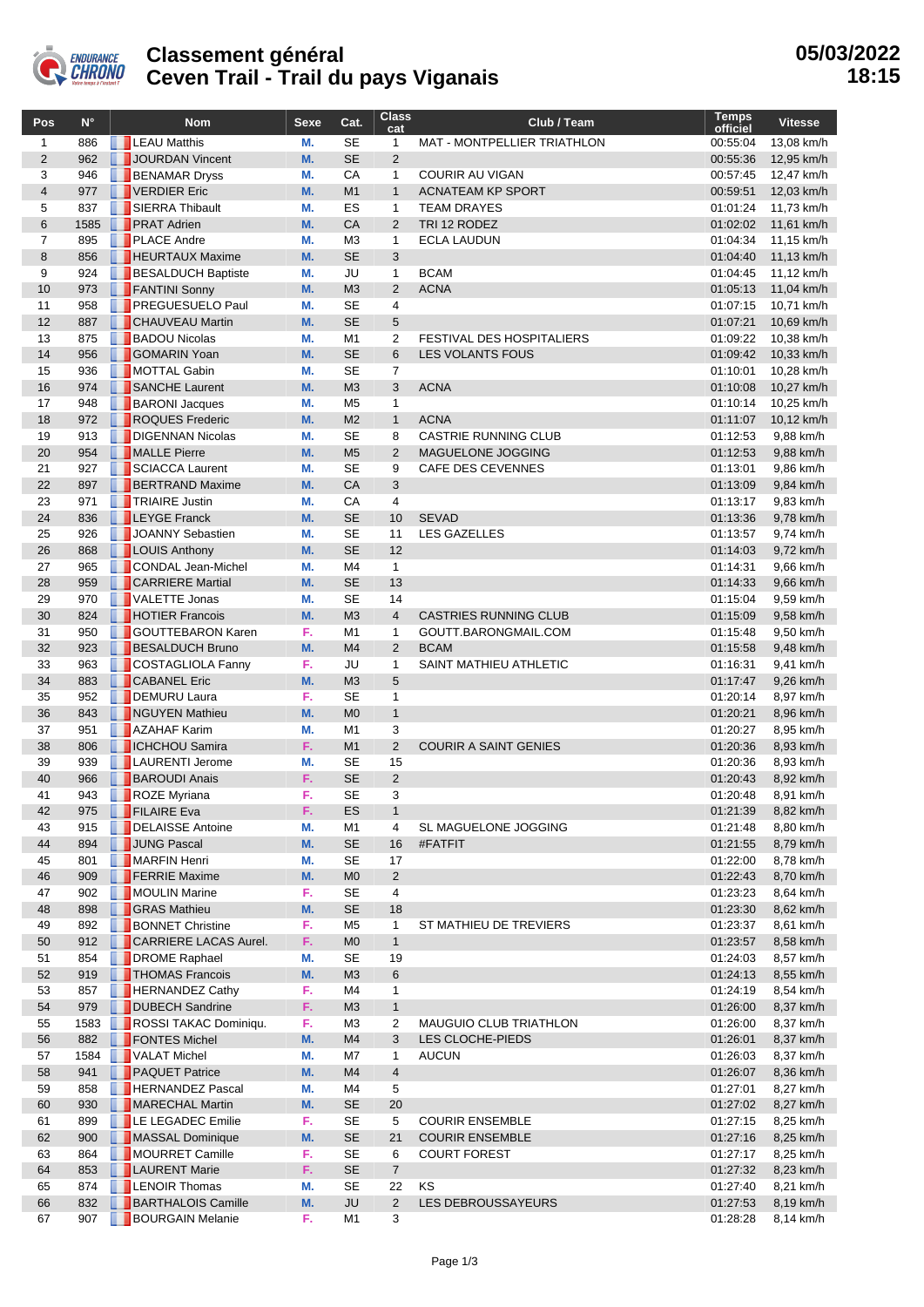

## **Classement général Ceven Trail - Trail du pays Viganais**

| Pos        | $N^{\circ}$ |   | <b>Nom</b>                                           | <b>Sexe</b> | Cat.                             | <b>Class</b><br>cat | Club / Team                                 | Temps<br>officiel    | <b>Vitesse</b>         |
|------------|-------------|---|------------------------------------------------------|-------------|----------------------------------|---------------------|---------------------------------------------|----------------------|------------------------|
| 68         | 910         |   | <b>GENOLHAC Gael</b>                                 | M.          | M1                               | 5                   |                                             | 01:28:29             | 8,14 km/h              |
| 69         | 881         | m | <b>GOBINOT Enzo</b>                                  | M.          | CA                               | 5                   |                                             | 01:28:35             | 8,13 km/h              |
| 70         | 920         |   | <b>LECUCQ Nicolas</b>                                | M.          | M1                               | $6\phantom{1}$      |                                             | 01:28:42             | 8,12 km/h              |
| 71         | 964         |   | <b>BONNIN Michel</b>                                 | М.          | M <sub>8</sub>                   | $\mathbf{1}$        |                                             | 01:29:50             | 8,02 km/h              |
| 72         | 873         |   | <b>BORDES</b> Benedicte                              | F.          | M <sub>0</sub>                   | $\overline{2}$      | <b>KS</b>                                   | 01:29:51             | 8,01 km/h              |
| 73         | 879         |   | <b>ESPAZE Jeremy</b>                                 | М.          | M <sub>0</sub>                   | 3                   |                                             | 01:30:36             | 7,95 km/h              |
| 74         | 866         |   | <b>LEGRAND Gilles</b>                                | M.          | M <sub>3</sub>                   | $\overline{7}$      |                                             | 01:30:38             | 7,94 km/h              |
| 75         | 961         |   | MONTEL Marie-Jo                                      | F.          | M <sub>5</sub>                   | 2                   | <b>ACNA</b>                                 | 01:32:18             | 7,80 km/h              |
| 76         | 945         |   | <b>BOUGEARD Thierry</b>                              | M.          | M <sub>4</sub>                   | 6                   | LES FESTOYEURS DE LA FIN DE L ETE           | 01:32:44             | 7,76 km/h              |
| 77         | 957         |   | <b>SEANAT Christine</b>                              | F.          | M4                               | $\overline{2}$      | L ACNA ANDUZE                               | 01:33:15             | 7,72 km/h              |
| 78         | 969         |   | <b>THOMSON Elisa</b>                                 | F.          | <b>SE</b>                        | 8                   |                                             | 01:33:16             | 7,72 km/h              |
| 79         | 978         |   | <b>PONS Anthony</b>                                  | M.          | <b>SE</b>                        | 23                  |                                             | 01:33:17             | 7,72 km/h              |
| 80         | 940         |   | <b>BILLARD (LEPINAY) Ma.</b>                         | F.          | M <sub>2</sub>                   | $\mathbf{1}$        |                                             | 01:33:21             | 7,71 km/h              |
| 81         | 903         |   | MAURIS Alban                                         | M.          | M <sub>2</sub>                   | $\overline{2}$      |                                             | 01:34:24             | 7,63 km/h              |
| 82         | 1210        |   | <b>PANTACCHINI Françoi.</b><br>SALMI Hamid           | M.          | M <sub>0</sub>                   | $\overline{4}$      |                                             | 01:34:46             | 7,60 km/h              |
| 83<br>84   | 935<br>823  |   | JAUME Sandrine                                       | М.<br>F.    | M <sub>2</sub><br>M <sub>3</sub> | 3<br>3              | TEA TIME AFTER RUN                          | 01:34:46<br>01:35:18 | 7,60 km/h              |
| 85         | 855         |   | MANSON Marie                                         | F.          | <b>SE</b>                        | 9                   |                                             | 01:35:23             | 7,56 km/h<br>7,55 km/h |
| 86         | 838         |   | MORENO Geoffrey                                      | M.          | <b>SE</b>                        | 24                  | <b>DARK RHUM ERS</b>                        | 01:35:56             | 7,51 km/h              |
| 87         | 839         |   | FIEU Dimitri                                         | М.          | <b>SE</b>                        | 25                  | DARK RHUM ERS                               | 01:35:56             | 7,51 km/h              |
| 88         | 929         |   | <b>ESPIC Claire</b>                                  | F.          | M1                               | $\overline{4}$      |                                             | 01:36:29             | 7,46 km/h              |
| 89         | 947         |   | <b>BARONI</b> Joelle                                 | F.          | M <sub>6</sub>                   | $\mathbf{1}$        | <b>ST MATHIEU ATHLETIC</b>                  | 01:36:56             | 7,43 km/h              |
| 90         | 953         |   | JOUANNE Mikael                                       | M.          | M1                               | $\overline{7}$      |                                             | 01:37:12             | 7,41 km/h              |
| 91         | 860         |   | VIC Christelle                                       | F.          | M <sub>2</sub>                   | $\overline{2}$      | <b>SC ARLES</b>                             | 01:37:18             | 7,40 km/h              |
| 92         | 863         |   | <b>BONIFACE Pierre</b>                               | M.          | M <sub>7</sub>                   | $\overline{2}$      | <b>SC ARLES</b>                             | 01:37:19             | 7,40 km/h              |
| 93         | 842         |   | <b>CORBIERE Lulu</b>                                 | F.          | M <sub>0</sub>                   | 3                   |                                             | 01:37:21             | 7,40 km/h              |
| 94         | 810         |   | <b>BERTRAND Aurelie</b>                              | F.          | M <sub>0</sub>                   | $\overline{4}$      |                                             | 01:37:24             | 7,39 km/h              |
| 95         | 967         |   | <b>COUHET Florent</b>                                | М.          | <b>SE</b>                        | 26                  |                                             | 01:37:28             | 7,39 km/h              |
| 96         | 928         |   | <b>GAL Aurore</b>                                    | F.          | <b>SE</b>                        | 10                  |                                             | 01:37:50             | 7,36 km/h              |
| 97         | 925         |   | <b>GAL Benedicte</b>                                 | F.          | <b>SE</b>                        | 11                  | <b>LES GAZELLES</b>                         | 01:37:50             | 7,36 km/h              |
| 98         | 834         |   | VATIER Charline                                      | F.          | <b>SE</b>                        | 12                  |                                             | 01:37:53             | 7,36 km/h              |
| 99         | 835         |   | <b>BODIN Jean-Luc</b>                                | М.          | M <sub>5</sub>                   | 3                   |                                             | 01:37:58             | 7,35 km/h              |
| 100        | 944         |   | RAHMANI Saousane                                     | F.          | M <sub>0</sub>                   | 5                   |                                             | 01:38:14             | 7,33 km/h              |
| 101        | 932         |   | <b>FANJAUD Celine</b>                                | F.          | M <sub>1</sub>                   | 5                   | RUNTRAIL SAUVIAN                            | 01:38:19             | 7,32 km/h              |
| 102        | 931         |   | <b>FANJAUD Alexandre</b>                             | M.          | M1                               | 8                   | RUNTRAIL SAUVIAN                            | 01:38:22             | 7,32 km/h              |
| 103        | 890         |   | VERDUCCI Florence                                    | F.          | M <sub>2</sub>                   | 3                   | SAINT MATHIEU ATHLETIC                      | 01:38:25             | 7,32 km/h              |
| 104        | 884         |   | <b>NALTER Cecile</b>                                 | F.          | M1                               | 6                   | LES GAZELLES DU PIC SAINT MATHIEU ATHLETIQ. | 01:38:25             | 7,32 km/h              |
| 105        | 916         |   | DELAISSE Marion                                      | F.          | M1                               | 7                   | MAGUELONE JOGGING                           | 01:39:05             | 7,27 km/h              |
| 106        | 918         |   | ROYER Mae                                            | F.          | CA                               | $\mathbf{1}$        | <b>COURIR AU VIGAN</b>                      | 01:39:34             | 7,23 km/h              |
| 107        | 976         |   | GOUTTEBARON Charlott.<br><b>LESAULNIER Charlotte</b> | F.<br>F.    | CA<br>M <sub>2</sub>             | 2<br>$\overline{4}$ | <b>SC ARLES</b>                             | 01:39:34             | 7,23 km/h              |
| 108        | 859         |   |                                                      |             |                                  |                     |                                             | 01:39:39             | 7,23 km/h              |
| 109<br>110 | 937<br>1589 |   | <b>CHARPY Lucie</b><br><b>CHARPY Noemie</b>          | F.<br>F.    | SE<br><b>SE</b>                  | 13<br>14            |                                             | 01:39:48<br>01:39:50 | 7,21 km/h<br>7,21 km/h |
| 111        | 921         |   | <b>ANDRE Luc</b>                                     | М.          | M6                               | 1                   |                                             | 01:40:00             | 7,20 km/h              |
| 112        | 955         |   | <b>BRETON Mael</b>                                   | M.          | CA                               | 6                   | <b>CEVEN TRAIL</b>                          | 01:40:56             | 7,13 km/h              |
| 113        | 807         |   | <b>BALDZUHN Agnes</b>                                | F.          | M <sub>0</sub>                   | 6                   |                                             | 01:41:20             | 7,11 km/h              |
| 114        | 829         |   | <b>LAMOUROUX Justine</b>                             | F.          | <b>SE</b>                        | 15                  |                                             | 01:41:44             | 7,08 km/h              |
| 115        | 938         |   | MEJRI Marine                                         | F.          | M <sub>0</sub>                   | 7                   | <b>CASTRIES RUNNING CLUB</b>                | 01:42:32             | 7,02 km/h              |
| 116        | 1586        |   | <b>CHENEVIERE Elise</b>                              | F.          | <b>SE</b>                        | 16                  | <b>ENA</b>                                  | 01:42:36             | 7,02 km/h              |
| 117        | 922         |   | <b>KERGALL Pauline</b>                               | F.          | SE                               | 17                  |                                             | 01:42:56             | 7,00 km/h              |
| 118        | 934         |   | FACHE Loic                                           | M.          | <b>SE</b>                        | 27                  |                                             | 01:42:58             | 6,99 km/h              |
| 119        | 885         |   | <b>LAVAUD Magali</b>                                 | F.          | SE                               | 18                  | <b>MARC ATHLETISME</b>                      | 01:43:14             | 6,97 km/h              |
| 120        | 904         |   | RAQUE Deborah                                        | F.          | M <sub>2</sub>                   | 5                   |                                             | 01:43:16             | 6,97 km/h              |
| 121        | 880         |   | <b>TRIAIRE Veronqiue</b>                             | F.          | MЗ                               | 4                   |                                             | 01:44:53             | 6,87 km/h              |
| 122        | 942         |   | GOUTTEBARON Sandrine                                 | F.          | M <sub>3</sub>                   | 5                   |                                             | 01:44:54             | 6,86 km/h              |
| 123        | 1587        |   | GUIBAL Camille                                       | F.          | SE                               | 19                  |                                             | 01:45:06             | 6,85 km/h              |
| 124        | 847         |   | GUILLON Anne                                         | F.          | M <sub>3</sub>                   | 6                   | <b>TEAM GLOBETRAILERS-UNIFER</b>            | 01:46:22             | 6,77 km/h              |
| 125        | 862         |   | JORET Aurore                                         | F.          | M <sub>0</sub>                   | 8                   | <b>SC ARLES</b>                             | 01:47:26             | 6,70 km/h              |
| 126        | 908         |   | <b>TRAVER Sophie</b>                                 | F.          | M <sub>3</sub>                   | $\overline{7}$      | <b>CAP MELGUEIL</b>                         | 01:47:44             | 6,68 km/h              |
| 127        | 1588        |   | DUPONT Margot                                        | F.          | M <sub>0</sub>                   | 9                   | RUNNING VINCENNES ASSOCIATION               | 01:47:57             | 6,67 km/h              |
| 128        | 889         |   | <b>PERRIN Pascale</b>                                | F.          | M <sub>3</sub>                   | 8                   | LES BOULETS CANONS DU 07                    | 01:49:19             | 6,59 km/h              |
| 129        | 901         |   | <b>TESTARD Michel</b>                                | М.          | M <sub>5</sub>                   | 4                   | <b>BROUZET LES ALES</b>                     | 01:52:28             | 6,40 km/h              |
| 130        | 846         |   | MARTINI Nathalie                                     | F.          | M <sub>3</sub>                   | 9                   | <b>TEAM CALVI</b>                           | 01:54:16             | 6,30 km/h              |
| 131        | 840         |   | MAINGAULT Laure<br>VABRE Sandrine                    | F.<br>F.    | M <sub>3</sub>                   | 10<br>6             | <b>SNEV</b>                                 | 01:54:17             | 6,30 km/h              |
| 132<br>133 | 896<br>825  |   | THELEMAQUE Carole                                    | F.          | M <sub>2</sub><br>MЗ             | 11                  | COURIR AU VIGAN                             | 01:54:44<br>01:55:11 | 6,28 km/h<br>6,25 km/h |
| 134        | 878         |   | <b>ESPAZE</b> Emilie                                 | F.          | M <sub>0</sub>                   | 10                  |                                             | 01:57:20             | 6,14 km/h              |
|            |             |   |                                                      |             |                                  |                     |                                             |                      |                        |